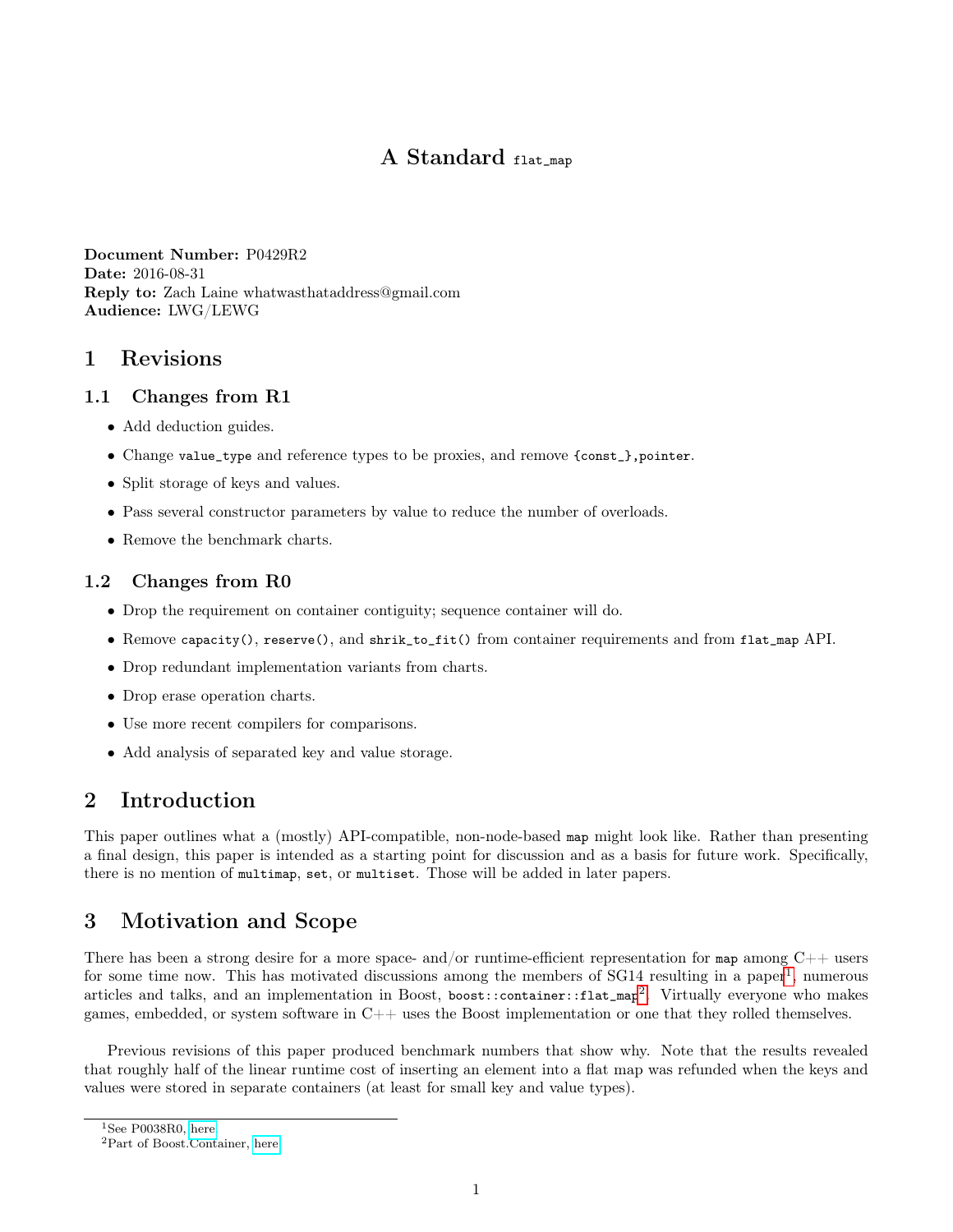# 4 Proposed Design

### 4.1 Design Goals

Overall, flat\_map is meant to be a drop-in replacement for map, just with different time- and space-efficiency properties. Functionally it is not meant to do anything other than what we do with map now.

The Boost.Container documentation gives a nice summary of the tradeoffs between node-based and flat associative containers (quoted here, mostly verbatim). Note that they are not purely positive:

- Faster lookup than standard associative containers.
- Much faster iteration than standard associative containers.
- Random-access iterators instead of bidirectional iterators.
- Less memory consumption for each element.
- Improved cache performance (data is stored in contiguous memory).
- Non-stable iterators (iterators are invalidated when inserting and erasing elements).
- Non-copyable and non-movable values types can't be stored.
- Weaker exception safety than standard associative containers (copy/move constructors can throw when shifting values in erasures and insertions).
- Slower insertion and erasure than standard associative containers (specially for non-movable types).

The overarching goal of this proposal is to define a flat\_map for standardization that fits the above gross profile, while leaving maximum room for customization by users.

#### 4.2 Design

#### 4.2.1 flat\_map Is Based Primarily On Boost.FlatMap

This proposal represents existing practice in widespread use – Boost.FlatMap has been available since 2011 (Boost 1.48). As of Boost 1.65, the Boost implementation will optionally act as an adapter.

#### 4.2.2 flat\_map Is Nearly API-Compatible With map

Most of flat\_map's interface is identical to map's. Some of the differences are required (more on this later), but a couple of interface changes are optional:

- The overloads that take sorted containers or sequences.
- Making flat\_map a container adapter.

Both of these interface changes were added to increase optimization opportunities.

#### 4.2.3 flat\_map Is a Container Adapter That Uses Proxy Iterators

flat\_map is an adapter for two underlying storage types. These storage types are configurable via the template parameters KeyContainer and MappedContainer. Each must be a sequence container (§26.2.3).

The previous revision of this paper suggested such a split storage scheme as a possibility for future work, but this is now the proposed approach for all flat maps.

This change was made for several reasons.

First, LEWG was strongly against a flat map value\_type with a non-const key. LEWG was also strongly against presenting values from the underlying storage container (which must have non-const keys) as if they were key-const.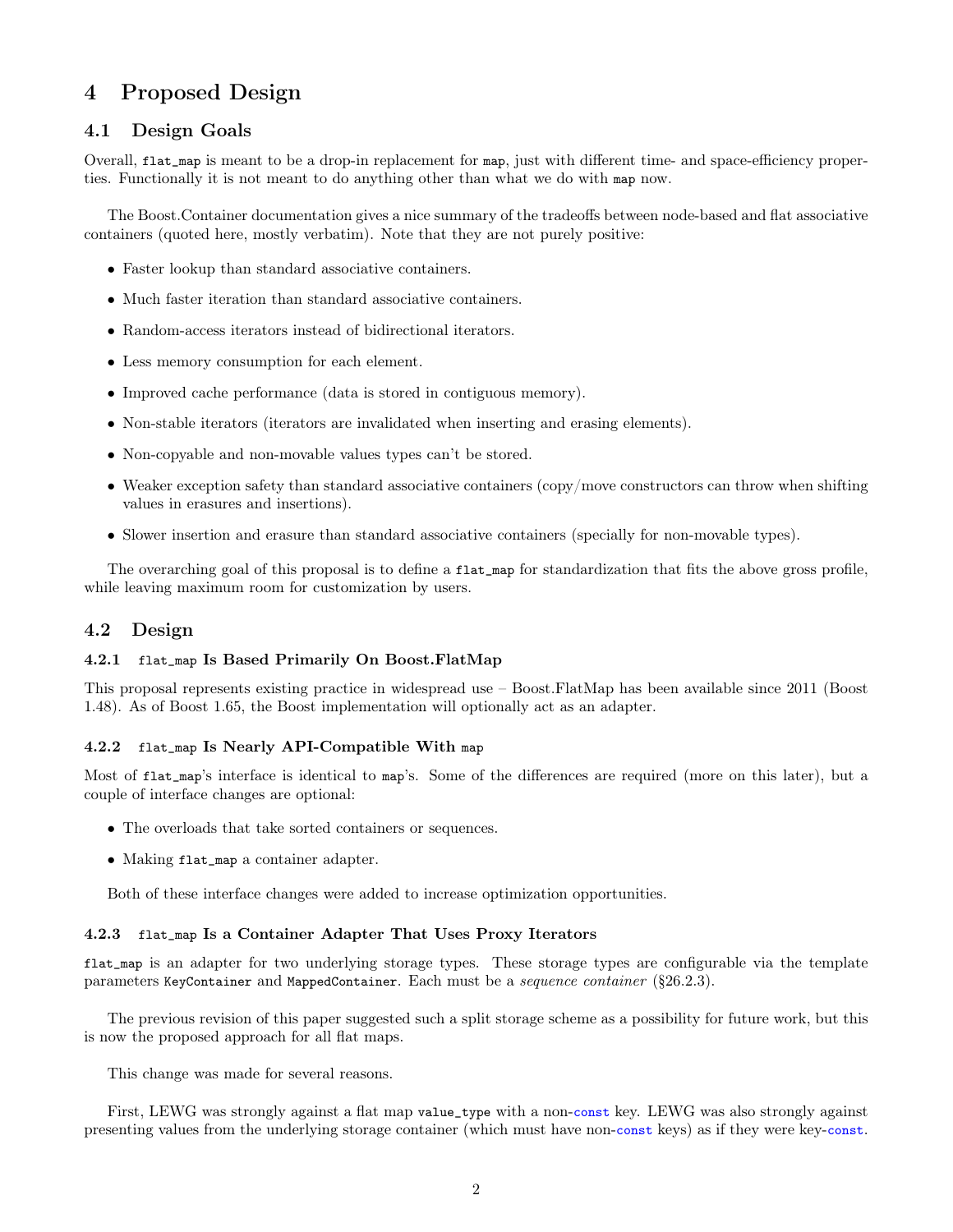It was feared that this would not be implementable without relying on undefined or implementation-defined behavior. Because of this, value\_type is pair<const Key &, T &>, and both iterator and const\_iterator must be proxy iterators. Note that this implies that this proposal depends on the Ranges TS.

Second, there are dramatic performance gains to insert() and erase() when using split storage for small key and value types. There do not appear to be any performance losses from using the split storage scheme.

Third, having separate flat\_map and split\_flat\_map would be possible, but it would be very easy to use the less-optimal one, especially under maintenance. Consider the case in which a flat\_map<std::string, int> is changed to flat\_map<int, int> once hashing is introduced on the keys. The user would then have to remember that a change to split\_flat\_map would be more optimal – a chancy proposition.

The only significant disadvantage of split storage that I know of is that extracting and/or replacing the underlying storage is no longer very useful. For instance, the result of extract() is no longer something that you can pass to most standard algorithms, since it is split into two containers. Note that the Ranges TS versions of the non-mutating standard algorithms will still work on the unextracted elements of a flat map.

#### 4.2.4 Interface Differences From map

- Several new constructors have been added that take objects of the KeyContainer and MappedContainer types. These members must only be used if the given containers are already sorted.
- The extract() overloads from map are replaced with a version that produces the underlying storage containers, moving out the entire storage of the flat\_map. Similarly, the insert() members taking a node have been replaced with a member void replace(KeyContainer&&, MappedContainer&&), that moves in the entire storage.

Many users have noted that M insertions of elements into a map of size N is  $O(M \cdot \log(N+M))$ , and when M is known it should be possible instead to append M times, and then re-sort, as one might with a sorted vector. This makes the insertion of multiple elements closer to  $O(N)$ , depending on the implementation of sort().

Such users have often asked for an API in boost::container::flat\_map that allows this pattern of use. Other flat-map implementations have undoubtedly added such an API. The extract/replace API instead allows the same optimization opportunities without violating the class invariants.

• Several new constructors and an insert() overload use a new tag type, ordered\_unique\_sequence\_tag. These members must only be used if the given sequence is already sorted. This can allow much more efficient construction and insertion.

#### 4.2.5 flat\_map Requirements

Since the elements of the underlying container may be moved or copied during inserts and erases, the element type of KeyContainer must be Key, and MappedContainer's element type must be not T. This requires flat\_map to have an iterator that adapts the underlying container iterators.

Only the underlying containers are allocator-aware. §26.2.4/7 regarding allocator awareness does not apply to flat\_map.

Validity of iterators is not preserved when mutating the underlying container (i.e. §26.2.4/9 does not apply).

The exception safety guarantees for associative containers (§26.2.4.1) do not apply.

The rest of the requirements follow the ones in  $(\$26.2.4$  Associative containers), except  $\$26.2.4/10$  (which applies to members not in flat\_map) and some portions of the table in §26.2.4/8; these table differences are outlined in "Member Semantics" below.

#### 4.2.6 Container Requirements

Any sequence container with random access iterator can be used for the container template parameters.

#### 4.2.7 Member Semantics

Each member taking a container reference or taking a parameter of type ordered\_unique\_sequence\_tag has the precondition that the given elements are already sorted by Compare, and that the elements are unique.

Each member taking a allocator template parameters only participates in overload resolution if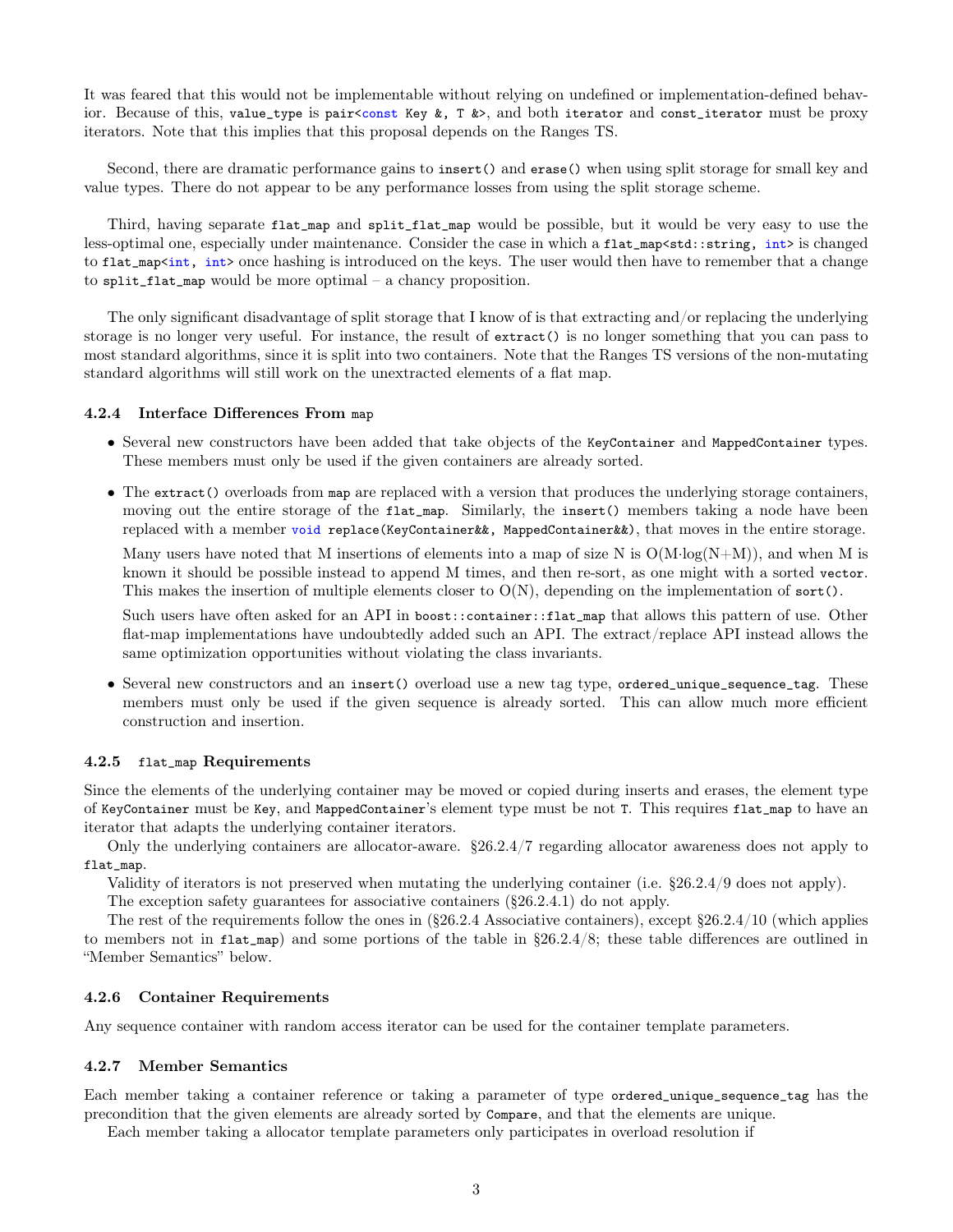uses\_allocator\_v<KeyContainer, KeyAlloc> and uses\_allocator\_v<MappedContainer, MappedAlloc> are both true. Other member semantics are the same as for map.

```
4.2.8 flat_map Synopsis
```

```
namespace std {
struct ordered_unique_sequence_tag { };
template <class Key, class T, class Compare = less<Key>,
         class KeyContainer = vector<Key>,
         class MappedContainer = vector<T>>
class flat_map {
public:
   // types:
   using key_type = Key;using mapped_type = T;
   using value_type = pair<const Key&, T&>;
    using key_compare = Compare;
    using key_allocator_type = typename KeyContainer::allocator_type;
    using mapped_allocator_type = typename MappedContainer::allocator_type;
   using reference = value_type;
   using const_reference = pair<const Key&, const T&>;
   using size_type = typename KeyContainer::size_type;
   using iterator = implementation-defined;
   using const_iterator = implementation-defined;
   using reverse_iterator = implementation-defined;
   using const_reverse_iterator = implementation-defined;
   using key_container_type = KeyContainer;
   using mapped_container_type = MappedContainer;
   class value_compare {
     friend class flat_map;
   protected:
     Compare comp;
     value_compare(Compare c) : comp(c) { }
   public:
     bool operator()(const value_type& x, const value_type& y) const {
       return comp(x.first, y.first);
     }
   };
   // construct/copy/destroy:
   flat_map();
   flat_map(KeyContainer, MappedContainer);
   template <class Container>
     explicit flat_map(Container);
   template <class Container, class KeyAlloc, class MappedAlloc>
     flat_map(Container, const KeyAlloc&, const MappedAlloc&);
   explicit flat_map(const Compare& comp);
   template <class KeyAlloc, class MappedAlloc>
     flat_map(const Compare& comp, const KeyAlloc&, const MappedAlloc&);
   template <class KeyAlloc, class MappedAlloc>
     flat_map(const KeyAlloc&, const MappedAlloc&);
   template <class InputIterator>
     flat_map(InputIterator first, InputIterator last,
              const Compare& comp = Compare());
   template <class InputIterator, class KeyAlloc, class MappedAlloc>
     flat_map(InputIterator first, InputIterator last,
              const Compare& comp, const KeyAlloc&, const MappedAlloc&);
```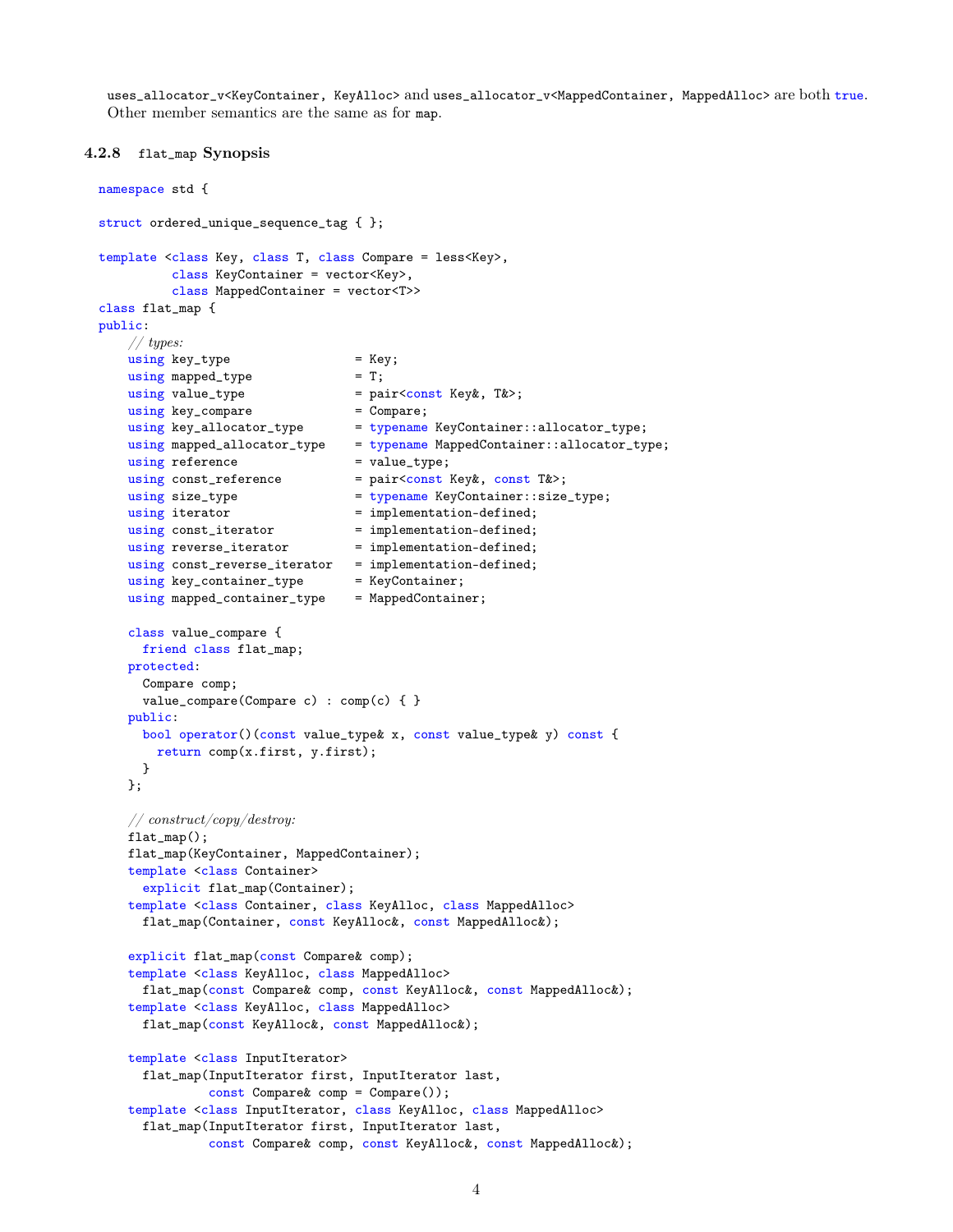```
template <class InputIterator, class KeyAlloc, class MappedAlloc>
  flat_map(InputIterator first, InputIterator last,
           const KeyAlloc& ka, const MappedAlloc& ma)
    : flat_map(first, last, Compare(), ka, ma) { }
template <class InputIterator>
  flat_map(ordered_unique_sequence_tag, InputIterator first, InputIterator last,
          const Compare& comp = Compare());
template <class InputIterator, class KeyAlloc, class MappedAlloc>
  flat_map(ordered_unique_sequence_tag, InputIterator first, InputIterator last,
          const Compare& comp, const KeyAlloc&, const MappedAlloc&);
template <class InputIterator, class KeyAlloc, class MappedAlloc>
  flat_map(ordered_unique_sequence_tag, InputIterator first, InputIterator last,
          const KeyAlloc& ka, const MappedAlloc& ma)
    : flat_map(first, last, Compare(), ka, ma) { }
template <class KeyAlloc, class MappedAlloc>
  flat_map(const flat_map&, const KeyAlloc&, const MappedAlloc&);
template <class KeyAlloc, class MappedAlloc>
  flat_map(flat_map&&, const KeyAlloc&, const MappedAlloc&);
flat_map(initializer_list<pair<Key, T>>,
        const Compare& = Compare());
template <class KeyAlloc, class MappedAlloc>
  flat_map(initializer_list<pair<Key, T>>,
          const Compare&,
          const KeyAlloc&, const MappedAlloc&);
template <class KeyAlloc, class MappedAlloc>
 flat_map(initializer_list<pair<Key, T>> il,
          const KeyAlloc& ka, const MappedAlloc& ma)
    : flat_map(il, Compare(), ka, ma) { }
flat_map& operator=(initializer_list<pair<Key, T>>);
// iterators:
iterator begin() noexcept;
const_iterator begin() const noexcept;
iterator end() noexcept;
const_iterator end() const noexcept;
reverse_iterator rbegin() noexcept;
const_reverse_iterator rbegin() const noexcept;
reverse_iterator rend() noexcept;
const_reverse_iterator rend() const noexcept;
const_iterator cbegin() const noexcept;
const_iterator cend() const noexcept;
const_reverse_iterator crbegin() const noexcept;
const_reverse_iterator crend() const noexcept;
// size:
bool empty() const noexcept;
size_type size() const noexcept;
size_type max_size() const noexcept;
// element access:
T& operator[](const key_type& x);
T& operator[](key_type&& x);
T& at(const key_type& x);
const T& at(const key_type& x) const;
// modifiers:
template <class... Args> pair<iterator, bool> emplace(Args&&... args);
```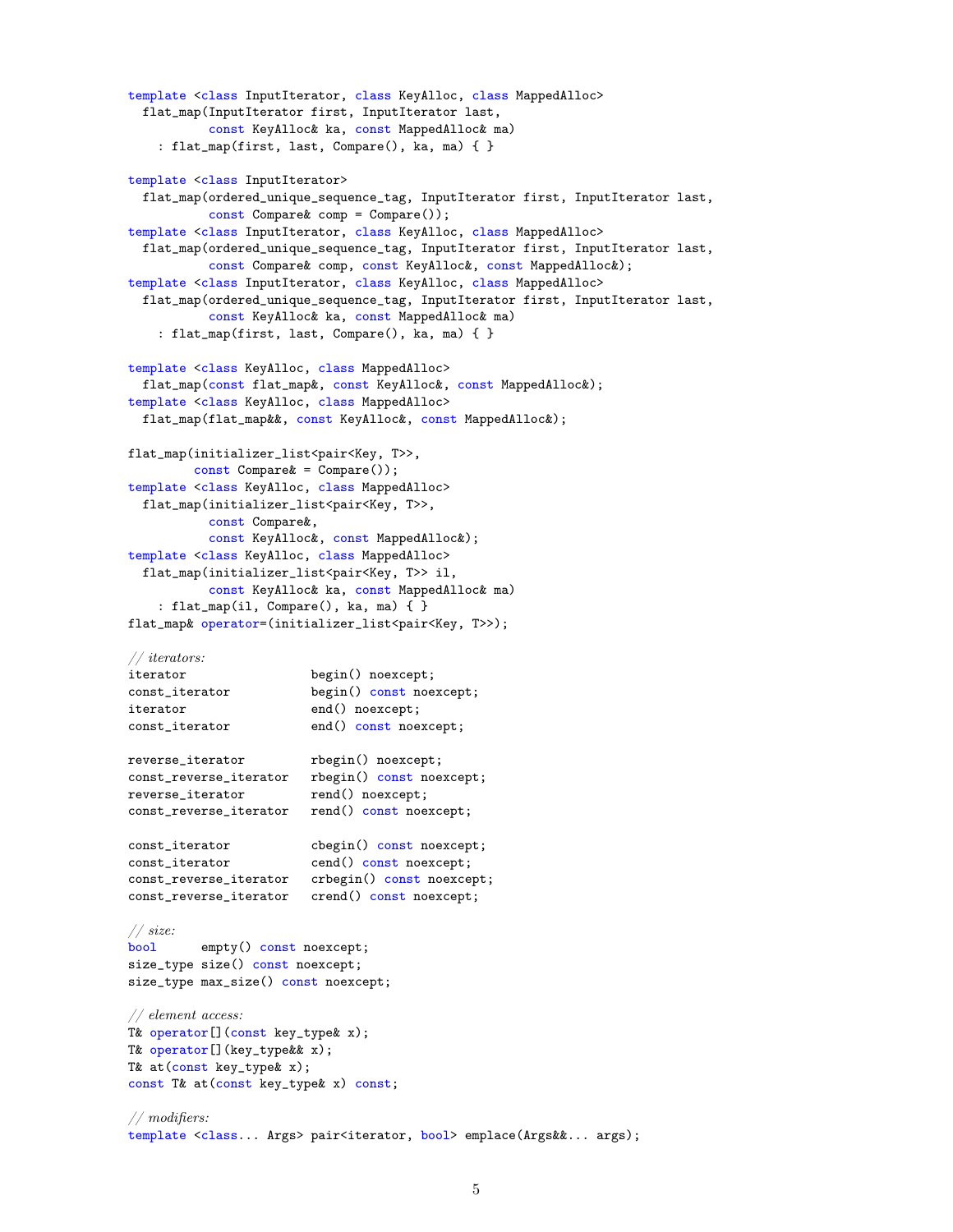```
template <class... Args> iterator emplace_hint(const_iterator position, Args&&... args);
pair<iterator, bool> insert(const value_type& x);
pair<iterator, bool> insert(value_type&& x);
template <class P> pair<iterator, bool> insert(P&& x);
iterator insert(const_iterator position, const value_type& x);
iterator insert(const_iterator position, value_type&& x);
template <class P>
 iterator insert(const_iterator position, P&&);
template <class InputIterator>
 void insert(InputIterator first, InputIterator last);
template <class InputIterator>
 void insert(ordered_unique_sequence_tag, InputIterator first, InputIterator last);
void insert(initializer_list<pair<Key, T>>);
std::pair<KeyContainer, MappedContainer> extract() &&;
void replace(KeyContainer&&, MappedContainer&&);
template <class... Args>
  pair<iterator, bool> try_emplace(const key_type& k, Args&&... args);
template <class... Args>
 pair<iterator, bool> try_emplace(key_type&& k, Args&&... args);
template <class... Args>
  iterator try_emplace(const_iterator hint, const key_type& k, Args&&... args);
template <class... Args>
 iterator try_emplace(const_iterator hint, key_type&& k, Args&&... args);
template <class M>
 pair<iterator, bool> insert_or_assign(const key_type& k, M&& obj);
template <class M>
 pair<iterator, bool> insert_or_assign(key_type&& k, M&& obj);
template <class M>
 iterator insert_or_assign(const_iterator hint, const key_type& k, M&& obj);
template <class M>
 iterator insert_or_assign(const_iterator hint, key_type&& k, M&& obj);
iterator erase(iterator position);
iterator erase(const_iterator position);
size_type erase(const key_type& x);
iterator erase(const_iterator first, const_iterator last);
void swap(flat_map& fm)
    noexcept(
        noexcept(declval<KeyContainer>().swap(declval<KeyContainer&>())) &&
        noexcept(declval<MappedContainer>().swap(declval<MappedContainer&>()))
    );
void clear() noexcept;
template<class C2>
void merge(flat_map<Key, T, C2, KeyContainer, MappedContainer>& source);
template<class C2>
 void merge(flat_map<Key, T, C2, KeyContainer, MappedContainer>&& source);
template<class C2>
 void merge(flat_multimap<Key, T, C2, KeyContainer, MappedContainer>& source);
template<class C2>
 void merge(flat_multimap<Key, T, C2, KeyContainer, MappedContainer>&& source);
// observers:
key_compare key_comp() const;
value_compare value_comp() const;
// map operations:
iterator find(const key_type& x);
const_iterator find(const key_type& x) const;
```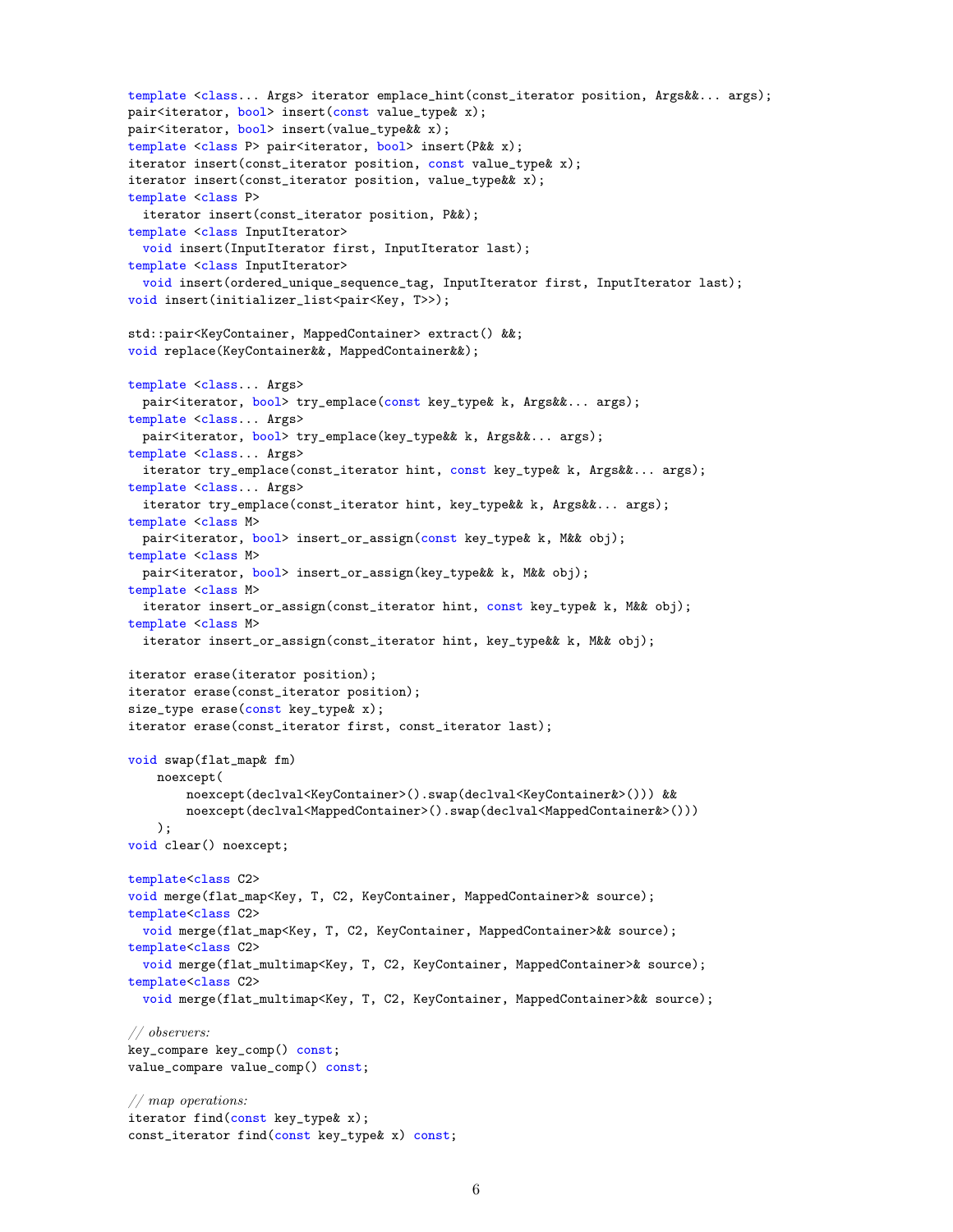```
template <class K> iterator find(const K& x);
    template <class K> const_iterator find(const K& x) const;
    size_type count(const key_type& x) const;
    template <class K> size_type count(const K& x) const;
    iterator lower_bound(const key_type& x);
    const_iterator lower_bound(const key_type& x) const;
    template <class K> iterator lower_bound(const K& x);
    template <class K> const_iterator lower_bound(const K& x) const;
    iterator upper_bound(const key_type& x);
    const_iterator upper_bound(const key_type& x) const;
    template <class K> iterator upper_bound(const K& x);
    template <class K> const_iterator upper_bound(const K& x) const;
    pair<iterator, iterator> equal_range(const key_type& x);
    pair<const_iterator, const_iterator> equal_range(const key_type& x) const;
    template <class K>
     pair<iterator, iterator> equal_range(const K& x);
    template <class K>
     pair<const_iterator, const_iterator> equal_range(const K& x) const;
};
template <class Container>
 using cont_key_t = typename Container::value_type::first_type; // exposition only
template <class Container>
 using cont_val_t = typename Container::value_type::first_type; // exposition only
template <class Container>
  flat_map(Container)
    -> flat_map<cont_key_t<Container>, cont_val_t<Container>,
                less<cont_key_t<Container>>,
                std::vector<cont_key_t<Container>>,
                std::vector<cont_val_t<Container>>>;
template <class KeyContainer, class MappedContainer>
 flat_map(KeyContainer, MappedContainer)
    -> flat_map<typename KeyContainer::value_type,
                typename MappedContainer::value_type,
                less<typename KeyContainer::value_type>,
                KeyContainer, MappedContainer>;
template <class Container, class KeyAlloc, class MappedAlloc>
  flat_map(Container, KeyAlloc, MappedAlloc)
    -> flat_map<cont_key_t<Container>, cont_val_t<Container>,
                less<cont_key_t<Container>>,
                std::vector<cont_key_t<Container>>,
                std::vector<cont_val_t<Container>>>;
template <class KeyContainer, class MappedContainer,
          class KeyAlloc, class MappedAlloc>
  flat_map(KeyContainer, MappedContainer, KeyAlloc, MappedAlloc)
    -> flat_map<typename KeyContainer::value_type,
                typename MappedContainer::value_type,
                less<typename KeyContainer::value_type>,
                KeyContainer, MappedContainer>;
template<class Compare, class KeyAlloc, class MappedAlloc>
  flat_map(Compare, KeyAlloc, MappedAlloc)
    -> flat_map<alloc_key_t<KeyAlloc>, alloc_val_t<MappedAlloc>, Compare,
                std::vector<alloc_key_t<KeyAlloc>>,
```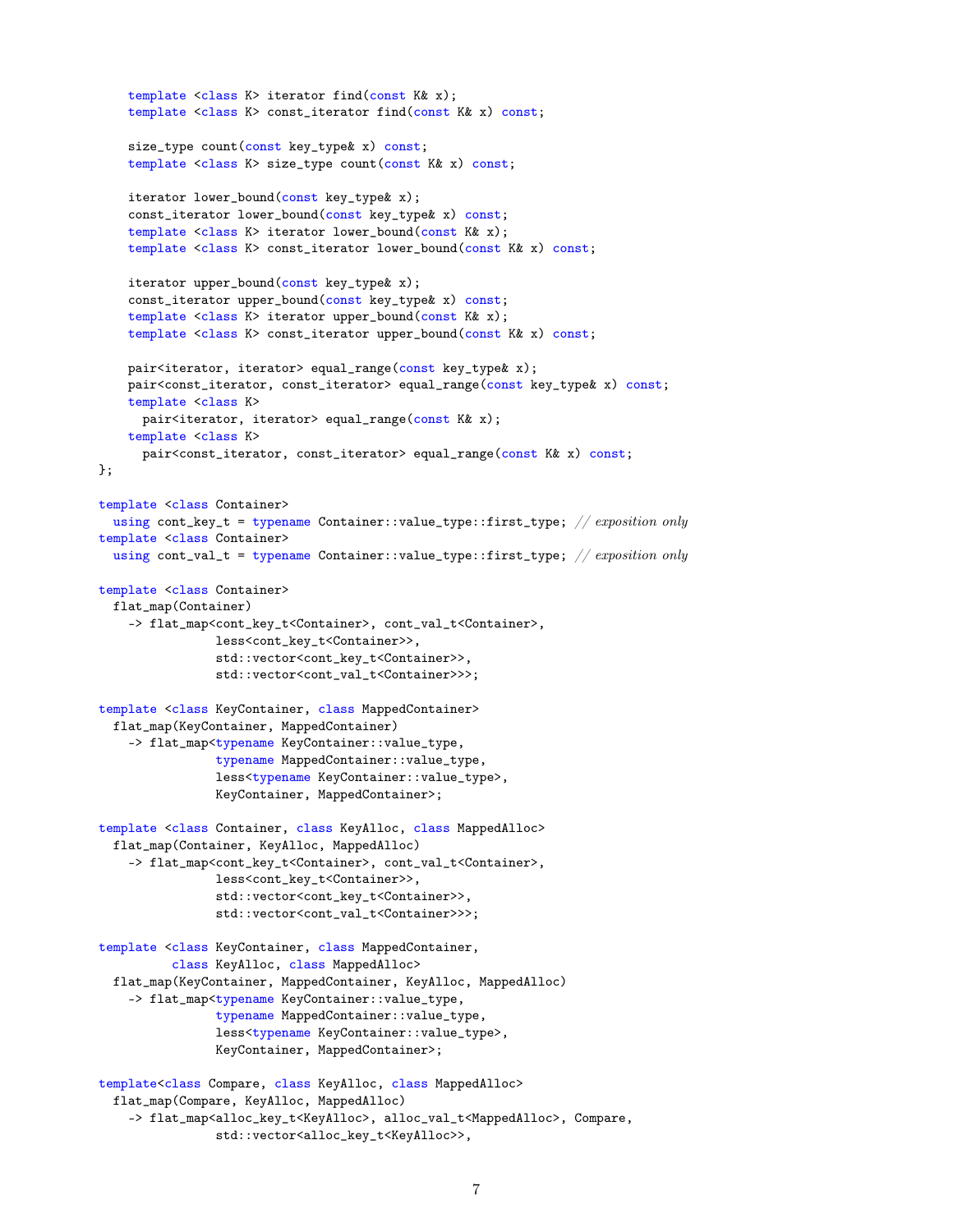```
std::vector<alloc_val_t<MappedAlloc>>>;
template<class KeyAlloc, class MappedAlloc>
 flat_map(KeyAlloc, MappedAlloc)
    -> flat_map<alloc_key_t<KeyAlloc>, alloc_val_t<MappedAlloc>,
               less<alloc_key_t<KeyAlloc>>,
                std::vector<alloc_key_t<KeyAlloc>>,
               std::vector<alloc_val_t<MappedAlloc>>>;
template <class InputIterator, class Compare = less<iter_key_t<InputIterator>>>
 flat_map(InputIterator, InputIterator, Compare = Compare())
    -> flat_map<iter_key_t<InputIterator>, iter_val_t<InputIterator>,
               less<iter_key_t<InputIterator>>,
               std::vector<iter_key_t<InputIterator>>,
               std::vector<iter_val_t<InputIterator>>>;
template<class InputIterator, class Compare,
         class KeyAlloc, class MappedAlloc>
 flat_map(InputIterator, InputIterator, Compare, KeyAlloc, MappedAlloc)
    -> flat_map<iter_key_t<InputIterator>, iter_val_t<InputIterator>, Compare,
                std::vector<iter_key_t<InputIterator>>,
               std::vector<iter_val_t<InputIterator>>>;
template<class InputIterator, class KeyAlloc, class MappedAlloc>
 flat_map(InputIterator, InputIterator, KeyAlloc, MappedAlloc)
    -> flat_map<iter_key_t<InputIterator>, iter_val_t<InputIterator>,
               less<iter_key_t<InputIterator>>,
               std::vector<iter_key_t<InputIterator>>,
               std::vector<iter_val_t<InputIterator>>>;
template <class InputIterator, class Compare = less<iter_key_t<InputIterator>>>
 flat_map(ordered_unique_sequence_tag, InputIterator, InputIterator,
          Compare = Compare()-> flat_map<iter_key_t<InputIterator>, iter_val_t<InputIterator>,
               less<iter_key_t<InputIterator>>,
               std::vector<iter_key_t<InputIterator>>,
               std::vector<iter_val_t<InputIterator>>>;
template<class InputIterator, class Compare,
         class KeyAlloc, class MappedAlloc>
 flat_map(ordered_unique_sequence_tag, InputIterator, InputIterator,
          Compare, KeyAlloc, MappedAlloc)
    -> flat_map<iter_key_t<InputIterator>, iter_val_t<InputIterator>, Compare,
                std::vector<iter_key_t<InputIterator>>,
               std::vector<iter_val_t<InputIterator>>>;
template<class InputIterator, class KeyAlloc, class MappedAlloc>
 flat_map(ordered_unique_sequence_tag, InputIterator, InputIterator,
          KeyAlloc, MappedAlloc)
    -> flat_map<iter_key_t<InputIterator>, iter_val_t<InputIterator>,
               less<iter_key_t<InputIterator>>,
                std::vector<iter_key_t<InputIterator>>,
               std::vector<iter_val_t<InputIterator>>>;
template<class Key, class T, class Compare = less<Key>>
 flat_map(initializer_list<pair<Key, T>>, Compare = Compare())
    -> flat_map<Key, T, Compare, vector<Key>, vector<T>>;
template<class Key, class T, class Compare, class KeyAlloc, class MappedAlloc>
 flat_map(initializer_list<pair<Key, T>>, Compare, KeyAlloc, MappedAlloc)
    -> flat_map<Key, T, Compare, vector<Key>, vector<T>>;
```